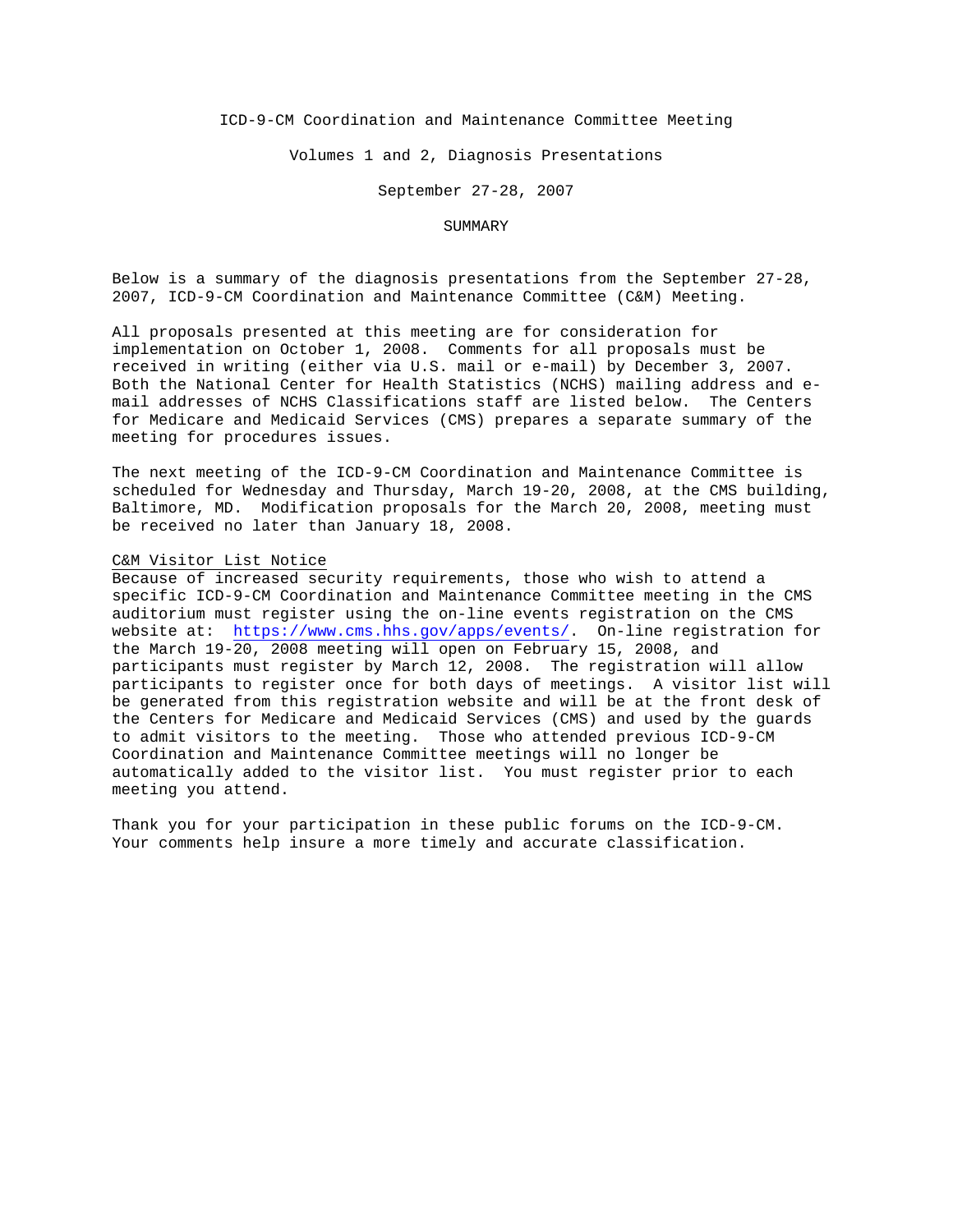| Mailing Address: | Fax: $(301)458-4022$    | National Center for Health Statistics<br>ICD-9-CM Coordination and Maintenance Committee<br>3311 Toledo Road, Room 2402<br>Hyattsville, Maryland 20782 |  |
|------------------|-------------------------|--------------------------------------------------------------------------------------------------------------------------------------------------------|--|
| Donna Pickett:   | Room 2402<br>$E$ -mail: | $(301)$ 458-4200<br>dfp4@cdc.gov                                                                                                                       |  |
| Amy Blum:        | Room 2402<br>E-mail:    | $(301)$ 458-4200<br>alb8@cdc.gov                                                                                                                       |  |
| David Berglund:  | Room 2402<br>$E$ -mail: | $(301)458 - 4200$<br>zhc2@cdc.gov                                                                                                                      |  |
| Lizabeth Fisher: | Room 2402<br>$E$ -mail: | $(301)458 - 4200$<br>llw4@cdc.gov                                                                                                                      |  |

NCHS Classifications of Diseases and Functioning & Disability web page: <http://www.cdc.gov/nchs/icd9.htm>

NCHS ICD-9-CM Coordination and Maintenance Committee web page: <http://www.cdc.gov/nchs/about/otheract/icd9/maint/maint.htm>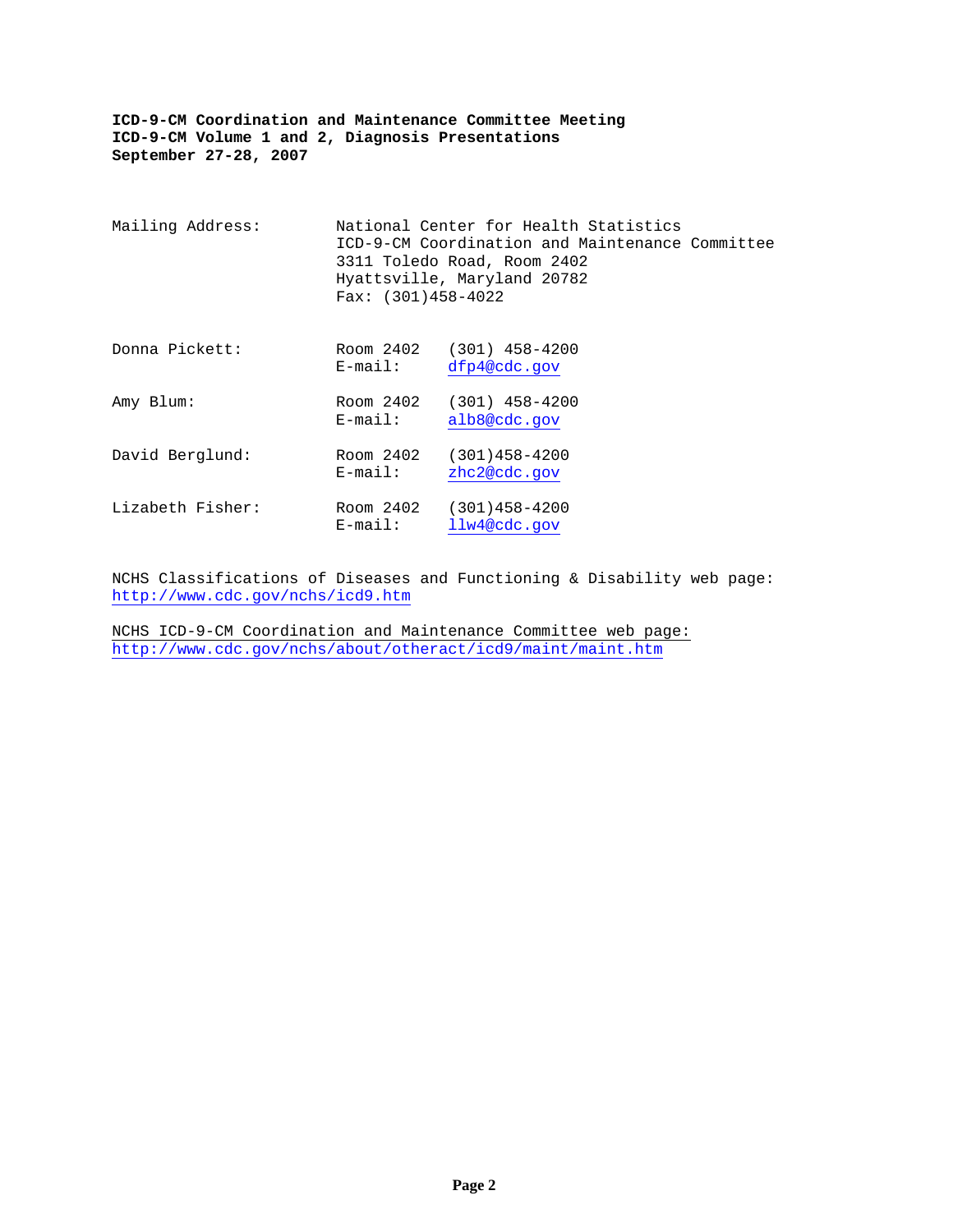Welcome and Announcements

## **Please note: The topics that were presented on Thursday, September 27, 2007 are so noted in this summary.**

Donna Pickett welcomed all in attendance to the diagnosis portion of the ICD-9-CM Coordination and Maintenance (C&M) Committee meeting.

The time line for diagnosis changes, included in the proposal packet, was reviewed. Important dates of note are December 3, 2007, the deadline for receipt of public comments for all proposals that are being considered for October 1, 2008, implementation. It was strongly recommended, to ensure timely delivery, that comments be submitted via email or express mail. No updates to ICD-9-CM are to take effect April 1, 2008. Proposals for consideration at the March 20, 2008, meeting must be received by January 18, 2008. Registration for the March 19-20, 2008 ICD-9-CM Coordination and Maintenance Committee meeting will open on February 15, 2008, and close on March 12, 2008.

A summary of this meeting as well as related presentations will be posted to the NCHS Classifications of Diseases and Functioning & Disability web site within a couple of weeks.

Continuing Education certificates were made available at the conclusion of the meeting. There were 7 hours of continuing education awarded for each day of the two day meeting.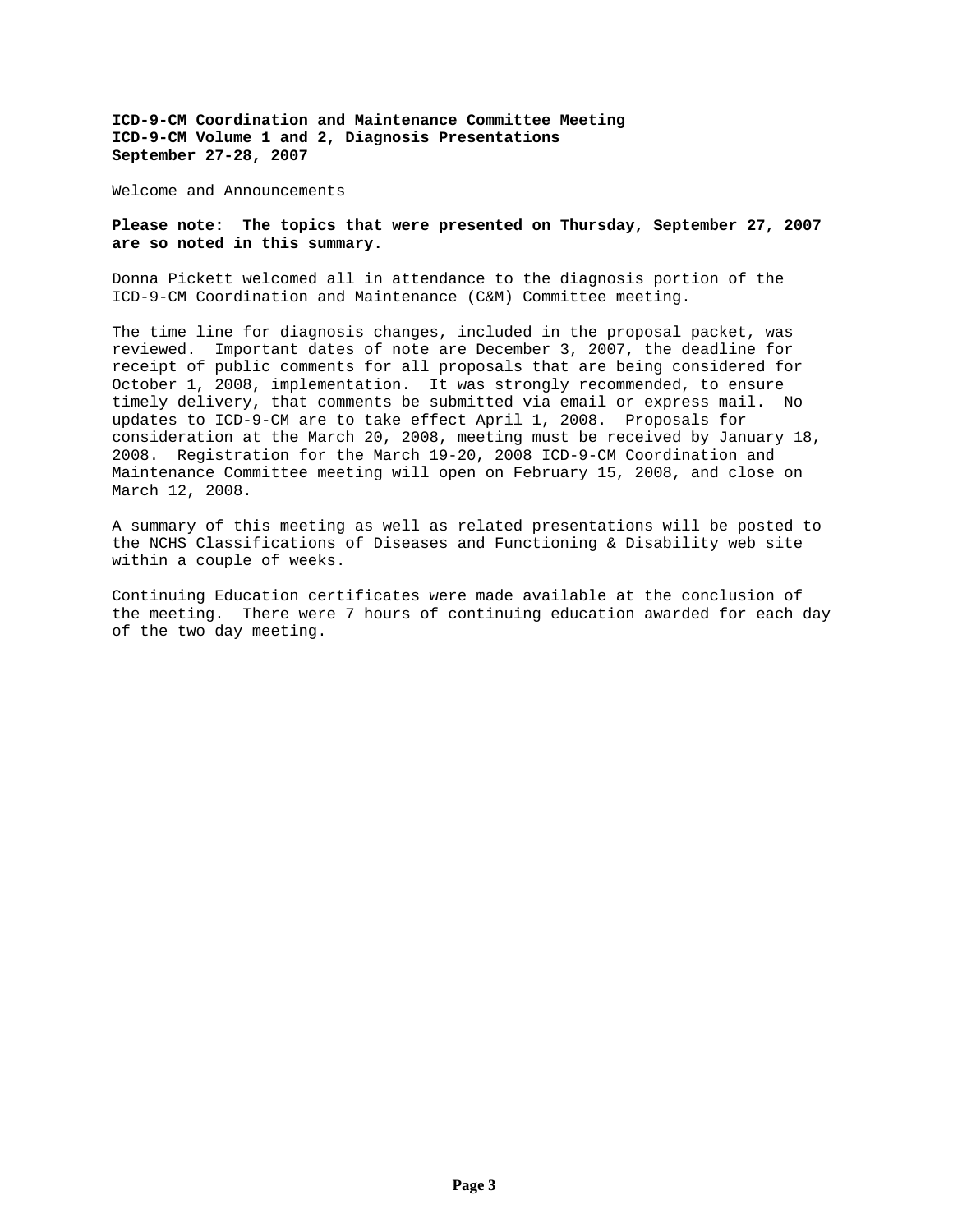SUMMARY OF COMMENTS AND DISCUSSION OF VOLUMES 1 AND 2 TOPICS The following topics were presented at the meeting. (See separate topic packet):

# RETROLENTAL FIBROPLASIA

Patrick Romano, M.D., M.P.H., Professor of Medicine and Pediatrics at the University of California Davis and speaking on behalf of the Agency for Healthcare Research and Quality (AHRQ) Quality Indicator Team, which includes Battelle Memorial Institute, University of California, and Stanford, presented the clinical background for this topic. The PowerPoint slides are available in a separate file on the NCHS Classifications of Diseases and Functioning & Disability web site. Following his presentation and the proposed coding changes the following questions and comments were made:

- Jeffrey Linzer, M.D., representing the American Academy of Pediatrics (AAP), stated that the AAP is in agreement with the proposal but did suggest that the affected zone be indicated for each stage. He acknowledged that ICD-9-CM is not robust enough for that additional information and requested that the affected zone be considered for ICD-10-CM.
- Koryn Rubin, a Health Policy Analyst representing the American Academy of Ophthalmology made a suggestion to change the title of code 362.21 from retrolental fibroplasia to cicatricial retinopathy of prematurity since the former term is outdated. Retrolental fibroplasia could be retained in the index and as an inclusion term at this code.
- One person asked whether or not this was only a developmental problem or if it could result from an adverse effect of oxygen use, and if so, could these be distinguished. Dr. Romano indicated that there is still a debate among neonatologists as to the effect of oxygen on retiniopathy of prematurity, and noted that it would not be feasible to distinguish cases that involved a potential adverse effect from cases that were developmental.
- One participant asked why these codes were being added to this category in chapter 6 and not to the perinatal chapter (chapter 15). Since the code for 362.21 already existed in chapter 6 it was felt best to build the additional codes around it.
- One person thought the code titles should indicate which conditions are acute vs. chronic. Dr. Linzer commented that physicians will document retinopathy of prematurity and not whether or not it is acute or chronic. The only chronic condition in this proposal is that of 362.21, retrolental fibroplasia, which is scarring as a result of stage 2 or higher of this disease.

## NECROTIZING ENTEROCOLITIS (NEC)

Patrick Romano, M.D., M.P.H., Professor of Medicine and Pediatrics at the University of California Davis and speaking on behalf of the Agency for Healthcare Research and Quality (AHRQ) Quality Indicator Team, which includes Battelle Memorial Institute, University of California, and Stanford, presented the clinical background for this topic. The PowerPoint slides are available in a separate file on the NCHS Classifications of Diseases and Functioning & Disability web site. Following his presentation and the proposed coding changes the following questions and comments were made: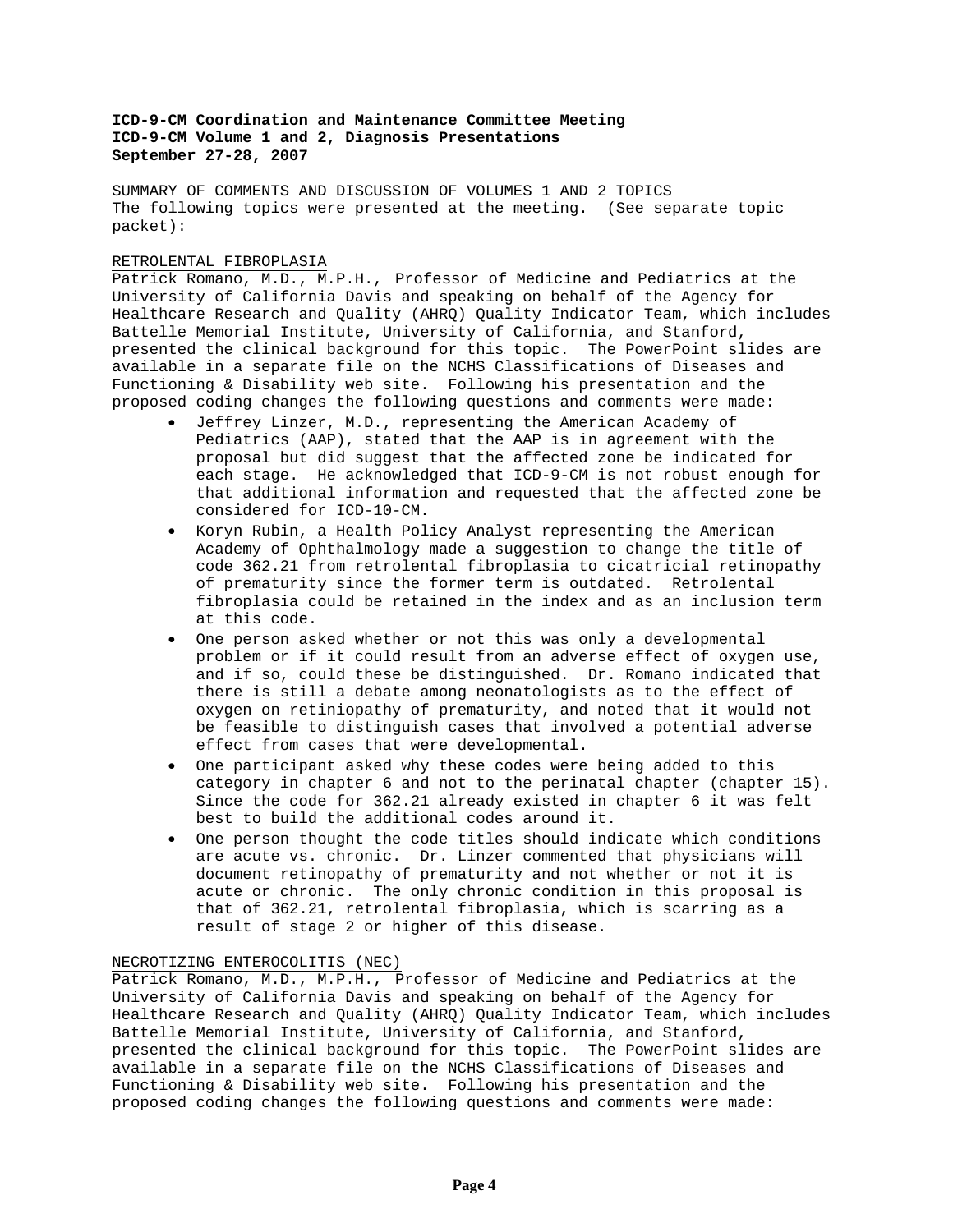- Jeffrey Linzer, M.D., representing the American Academy of Pediatrics (AAP), stated that the AAP is not in total agreement with this proposal. He stated that the AAP feels that there is no need to indicate the presence of pneumatosis with NEC since it does not affect management or resource utilization. They would rather see codes for the stages mentioned in Dr. Romano's presentation. He stated that this is what is being taught in residency now. He also suggested that there be an excludes note added for 008.45, Clostridium difficile, pseudomembranous colitis, to direct the coder to that code when it applies. Additionally he suggested removing the word "fetus" from the subcategory and codes.
- There was concern raised that documentation may not use terms related to stages, while the terms perforation and pneumatosis would be found.
- It was suggested to add a code for unspecified, for those times when the documentation does not indicate either the stage or pneumatosis. It was pointed out that proposed code 777.50 should handle this situation.
- One person stated that if the codes are changed to stage or left as proposed that inclusion terms should be added to indicate what is included at each code. It was suggested that pneumatosis could be an inclusion for stage 2.
- One participant suggested adding the ability to code short bowel syndrome associated with this since that would indicate more severe cases. NCHS responded that could be an issue for further consideration.

# DISRUPTION OF OPERATION WOUND

Patrick Romano, M.D., M.P.H., Professor of Medicine and Pediatrics at the University of California Davis and speaking on behalf of the Agency for Healthcare Research and Quality (AHRQ) Quality Indicator Team, which includes Battelle Memorial Institute, University of California, and Stanford, presented the clinical background for this topic. The PowerPoint slides are available in a separate file on the NCHS Classifications of Diseases and Functioning & Disability web site. Following his presentation and the proposed coding changes the following questions and comments were made:

- One person commented that they thought the intent of code 998.31, Disruption of internal operation wound, was to track disruption of an internal suture line.
- Another participant asked for clarification as to whether or not this subcategory is intended only for suturing of surgically created wounds or suturing of lacerations or wounds.
- There was agreement that proposed code 998.30, disruption of operation wound (to include the NOS) was a good idea.
- It was suggested to review past coding advice given regarding wound disruption to make sure this proposal is not in conflict with that advice.
- A question was asked as to whether the inclusion terms listed at each code represented all possible types of disruption. Other examples suggested included tendon, ligaments and multiple layers of "full-thickness".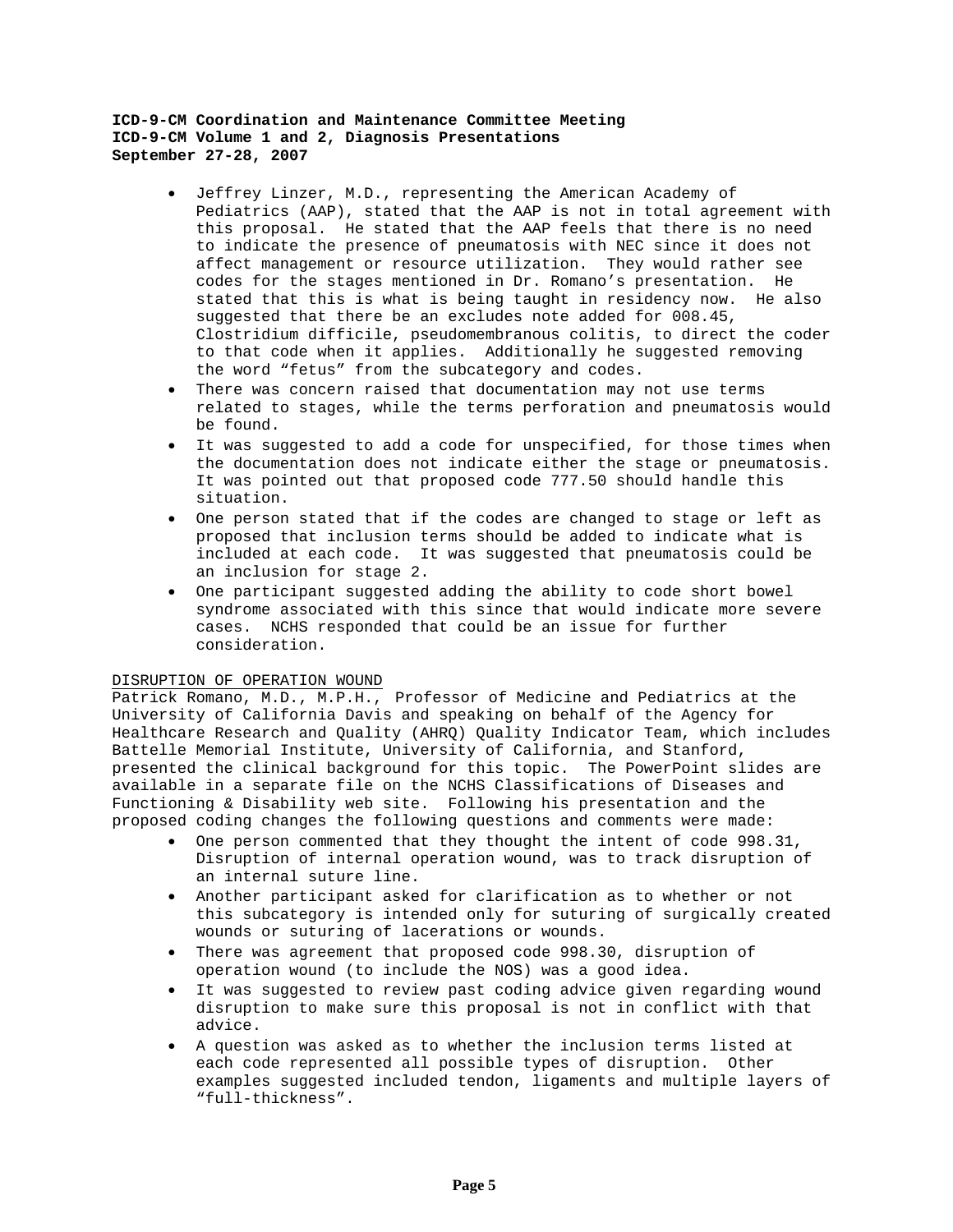- One person asked whether it would matter it if was sutures or staples that were used, or any device. Dr. Romano responded it would include any closure device.
- Jeffrey Linzer, M.D., representing the American Academy of Pediatrics (AAP), stated that the AAP is in agreement with this proposal and also commented that in Volume 3 of ICD-9-CM (procedures) there is not much differentiation as to type of device used for wound closure.

## NEUROENDOCRINE TUMORS

James C. Yao, M.D., Associate Professor and Deputy Chairman of Gastrointestinal Medical Oncology at the University of Texas M.D. Anderson Cancer Center, presented the clinical background for this topic. The PowerPoint slides are available in a separate file on the NCHS Classifications of Diseases and Functioning & Disability web site. Following his presentation and the proposed coding changes the following questions and comments were made:

- One person asked whether or not these tumors are like a solid tumor, that can metastasize. Therefore, should the primary or secondary site be also coded? The answer given was that yes you would code a primary and secondary site for these tumors.
- It was suggested by a participant to carefully review where unspecified (NOS) codes are needed in new category 209, Neuroendocrine tumors. It was noted that while there is a very high level of detail, the proposed classification is missing cases involving the duodenum or colon, not otherwise specified.
- One individual asked whether there would be a new column added to the table of Neoplasms for neuroendocrine tumors for each site. NCHS responded that the table of Neoplasms would be updated, as well as other areas of the disease index, as appropriate, to reflect any new codes created.
- A comment was made that it might be helpful for this proposal to see proposed index changes associated with the new codes.
- It was suggested to provide education to coders to help them clarify what are foregut, midgut, and hindgut. This could be done through an article in AHA Coding Clinic.
- One person asked why there is a code first instruction note at category 209 to code any associated multiple endocrine neoplasia syndrome (codes 258.01-258.09). This note concurs with the instruction given at theses codes (subcategory 258.0) to use additional codes for malignancies associated with this syndrome.
- It was suggested to add the word "lung" to the title of proposed codes that have "bronchus" in them, such as 209.01, Malignant carcinoid tumor of the bronchus.
- While support was given overall to the proposal, it was suggested to review carefully what would be included in proposed subcategory 209.8, Neuroendocrine tumor of other sites. There may be overlap with other subcategories in this proposal, involving "other" sites. A question was raised about benign and malignant being included together at 209.8, and whether this would also include uncertain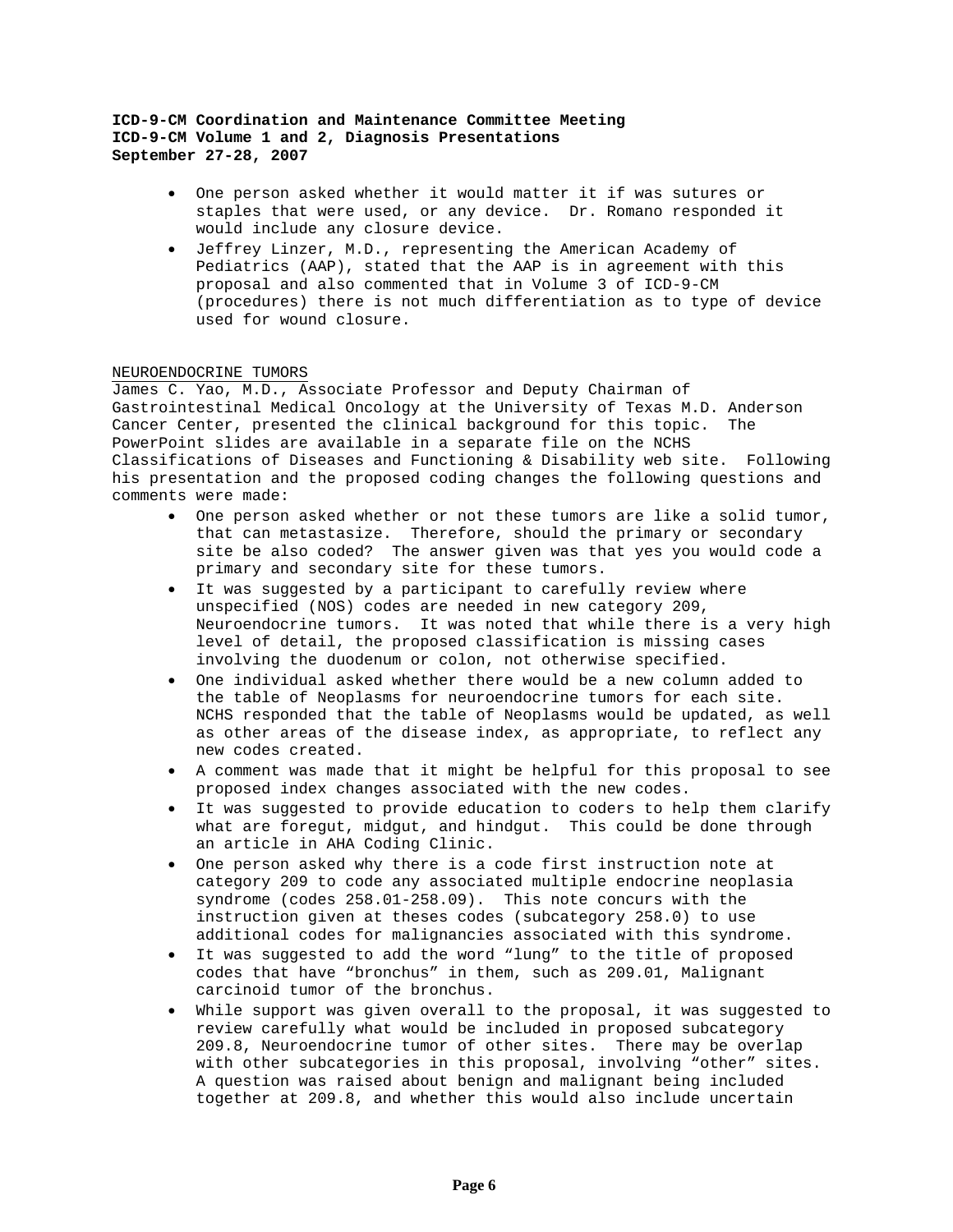behavior. It was noted that this was not intended.

• NCHS staff and Dr. Yao concurred that a revised proposal was in order.

## EOSINOPHILIC GASTROINTESTINAL DISORDERS

Glenn Furuta, M.D. representing the American Partnership for Eosinophilic Disorders (APFED) presented the clinical background for this topic. The PowerPoint slides are available in a separate file on the NCHS Classifications of Diseases and Functioning & Disability web site. Following his presentation and the proposed coding changes the following questions and comments were made:

- Jeffrey Linzer, M.D., representing the American Academy of Pediatrics (AAP), expressed concern that these codes would overlap with allergic causes. It can be hard to differentiate allergic and eosinophilic cases. It might be better to consider eosinophilic gastroenteritis and colitis under code 558.3, Allergic gastroenteritis and colitis. It was suggested to use two codes, one for allergic type and one for eosinophilic type.
- It was observed that there is not a code for an allergic type of esophagitis, in contrast to the case for gastroenteritis and colitis.
- One participant asked whether or not hemorrhage is associated with these conditions and Dr. Furuta answered yes. The same participant then pointed out that currently category 535 uses fifth digits to show hemorrhage so the proposed codes at that category would need to be re-assessed to reflect this. To account for this, the proposed new code for eosinophilic gastritis could be placed at 535.7. See the revised version, developed following the meeting, which is posted on the NCHS Classifications of Diseases and Functioning & Disability web site as a separate document [\(http://www.cdc.gov/nchs/data/icd9/topic\\_EGID\\_Sep07.pdf](http://www.cdc.gov/nchs/data/icd9/topic_EGID_Sep07.pdf)).

## HEPARIN-INDUCED THROMBOCYTOPENIA (HIT)

Lawrence Rice, M.D. of The Methodist Hospital presented the clinical background for this topic. The PowerPoint slides are available in a separate file on the NCHS Classifications of Diseases and Functioning & Disability web site. Following his presentation and the proposed coding changes the following questions and comments were made:

- One participant asked whether this can occur with use of heparin even if previously use did not cause any problem or reaction. Dr. Rice indicated that this could happen.
- It was suggested to add a use additional code note to indicate the appropriate external cause code (E Code) for the drug, E934.2.
- One person asked why this condition was not kept at 287.4, Secondary thrombocytopenia. In response, it was noted that HIT is a hypercoagulable state not a hemorrhagic condition, so it belongs at 289.8, Other specified diseases of blood and blood-forming organs as proposed. It was suggested, therefore, that since the ICD-9-CM index sends "decreased platelets" to thrombocytopenia that there be an educational article regarding this condition such as in AHA's "Coding Clinic for ICD-9-CM".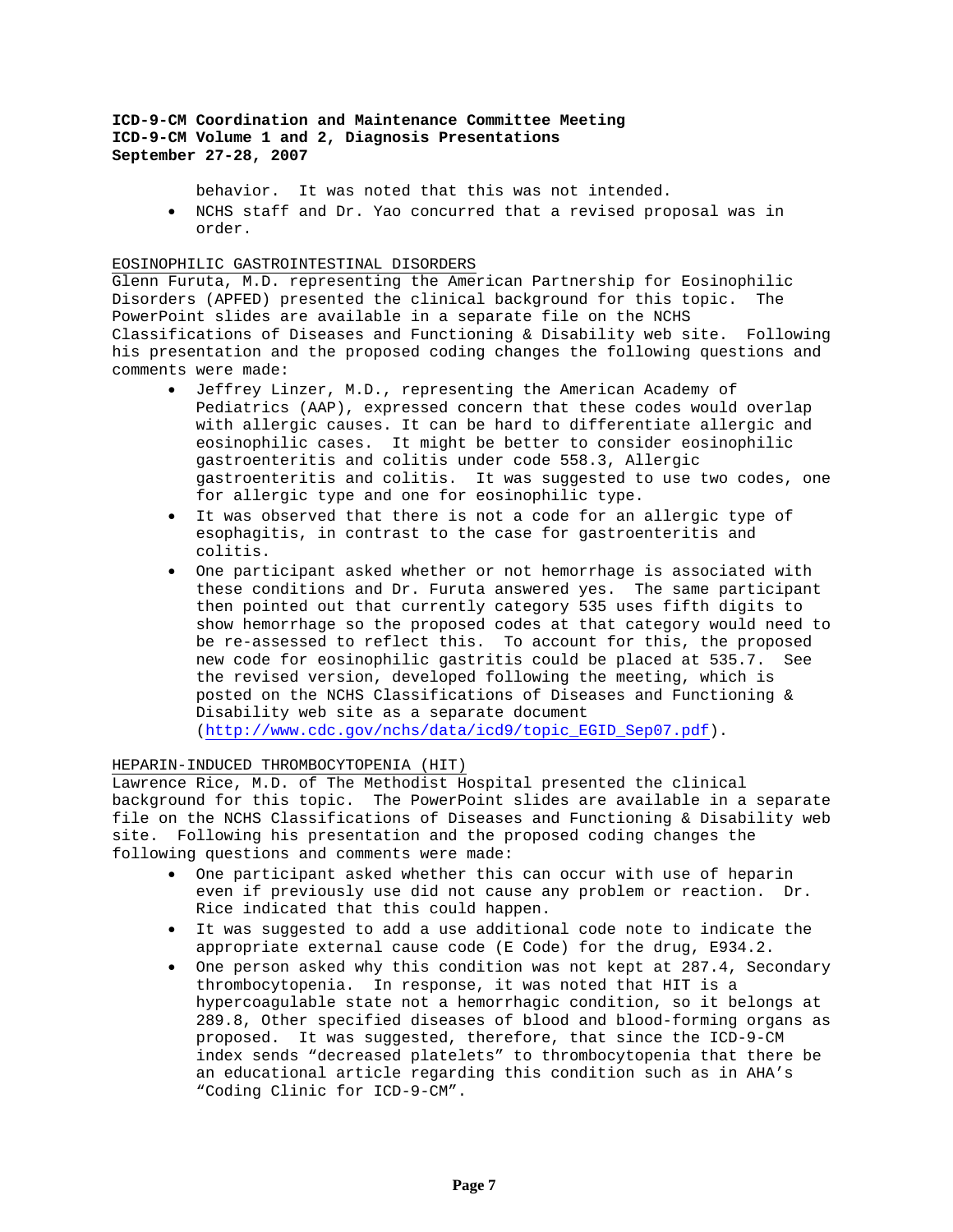## EXTRAVASATION OF VESICANT CHEMOTHERAPY

Lisa Schulmeister, representing TopoTarget USA, Inc., presented the clinical background for this topic. The PowerPoint slides are available in a separate file on the NCHS Classifications of Diseases and Functioning & Disability web site. Following her presentation and the proposed coding changes the following questions and comments were made:

- It was recommended that this code not be limited to just chemotherapy. It was noted that various hyperosmolar agents can also cause injury with extravasation, including contrast agents, calcium, and D50 dextrose.
- A question was raised by a participant as to what drugs are considered vesicants. Lisa Schulmeister indicated that there are 15 chemotherapy drugs considered vesicants.
- One person suggested adding a use additional code note to code the appropriate external cause of injury code (E Code), E933.1 for antineoplastic drugs.
- There were comments about the options for the proposed location of the new code, with expansion at 999.2, Other vascular complications, being problematic since this is not properly as vascular complication. Expansion at 999.8 is problematic since this would not have been expected to be coded there previously; the title at 999.8 could be changed to make it "Other complications of transfusions and infusions." It is likely that a variety of codes have been used previously, possibly including 996.1 for mechanical complication of vascular device, and 999.9 for complication related to an infusion. One comment favored expansion at 999.9, for complication related to infusions and injections.

#### PRESSURE (DECUBITUS) ULCER STAGING

Joanne Lynn, M.D., M.A., M.S. of the Office of Clinical Standards and Quality at the Centers for Medicare and Medicaid Services presented the clinical background for this topic. The PowerPoint slides are available in a separate file on the NCHS Classifications of Diseases and Functioning & Disability web site. Following her presentation and the proposed coding changes the following questions and comments were made:

- Representatives from the Wound, Ostomy and Continence Nurses Society pointed out that once an ulcer reaches stage 3 or stage 4 it remains as such. Even if the ulcer heals it is considered a "healed" stage 3 or stage 4 ulcer, since scar tissue will be present. If it reopens then it is referred to as a "re-opened" stage 3 or stage 4 ulcer.
- Many questioned how the present on admission (POA) indicator would be recorded. This is something that will need to be addressed in the POA guidelines. Some comments noted the issue of deep tissue injury. When such tissue injury is present on admission, the stage of the ulcer may not be immediately apparent on admission.
- One participant pointed out that since ICD-9-CM does not have the structure to allow coding the site and the stages as one code it is possible to have multiple decubitus site codes and stage codes and not know which stage matches up to which site. ICD-10-CM has the site and stage combined into one code.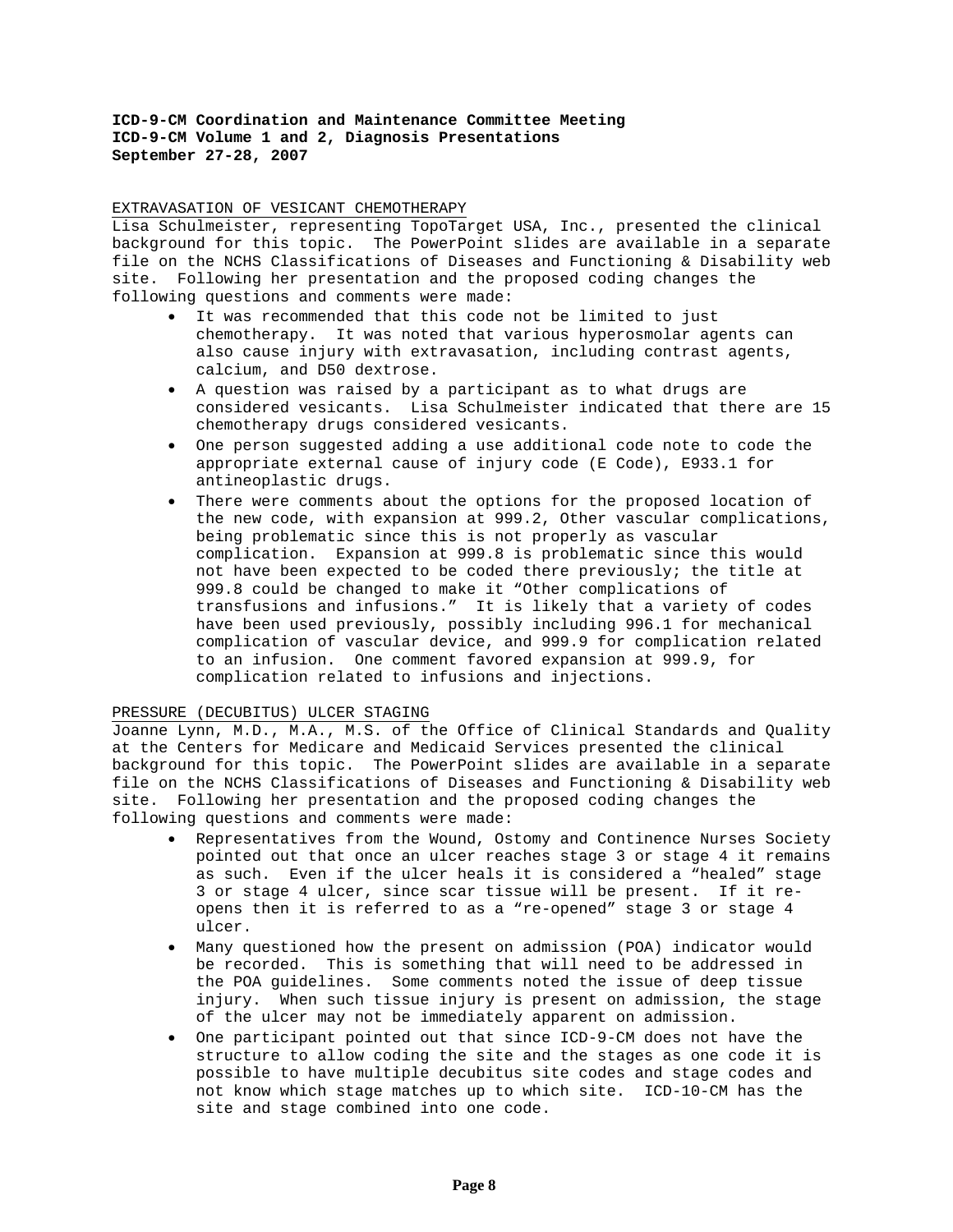• One person pointed out that the staging information is often in the nursing notes and that coders should be able to code the stage from that without querying the provider.

## VENTILATOR-ASSOCIATED PNEUMONIA

Chesley Richards, M.D., M.P.H., Deputy Director of the Division of Healthcare Quality Promotion at the National Center for Preparedness, Detection and Control of Infectious Diseases (NCPDCID), Centers for Disease Control and Prevention presented, via telephone, the clinical background for this topic. The PowerPoint slides are available in a separate file on the NCHS Classifications of Diseases and Functioning & Disability web site. Following his presentation and the proposed coding changes the following questions and comments were made:

- It was suggested by one participant to keep other complications associated with ventilator use at code 999.9, Other and unspecified complications of medical care, not elsewhere classified, and to add appropriate excludes at each code (999.9 and proposed code 997.31) reflecting that.
- One person asked whether postoperative pneumonitis should be coded here as it is currently indexed. Dr. Richards indicated agreement that this condition should be indexed to proposed code 997.31, Ventilator-associated pneumonia.

# ACANTHAMOEBA KERATITIS/FUSARIUM KERATITIS

There were no comments following presentation of this topic.

### LIPID RICH PLAQUE

This topic was presented on Thursday, September 27, 2007. There were no comments following presentation of this topic.

### LONG TERM CURRENT USE METHADONE

This topic was presented on Thursday, September 27, 2007.

- One person indicated preference for option 2 (do not create a new code) citing the need to preserve the last code in the V58.6 subcategory in case it is needed in the future.
- One participant suggested reviewing Coding Clinic coding advice and how dependence in remission is coded with this subcategory, which says that Methadone maintenance would generally be coded to category 304, Drug dependence.
- Another participant asked whether or not this code would include long term use of intrathecal pumps dispensing this drug.
- One participant noted that option 2 mixes this up with other drugs, so that it is difficult to follow these patients. Thus, a specific code would be useful.

# WHEELCHAIR DEPENDENCE

This topic was presented on Thursday, September 27, 2007.

• There were some comments regarding whether this code could provide enough information to study wheelchair bound patients. There are many different levels of wheelchair bound people. Some are not as mobile as others. The level of mobility can be from those needing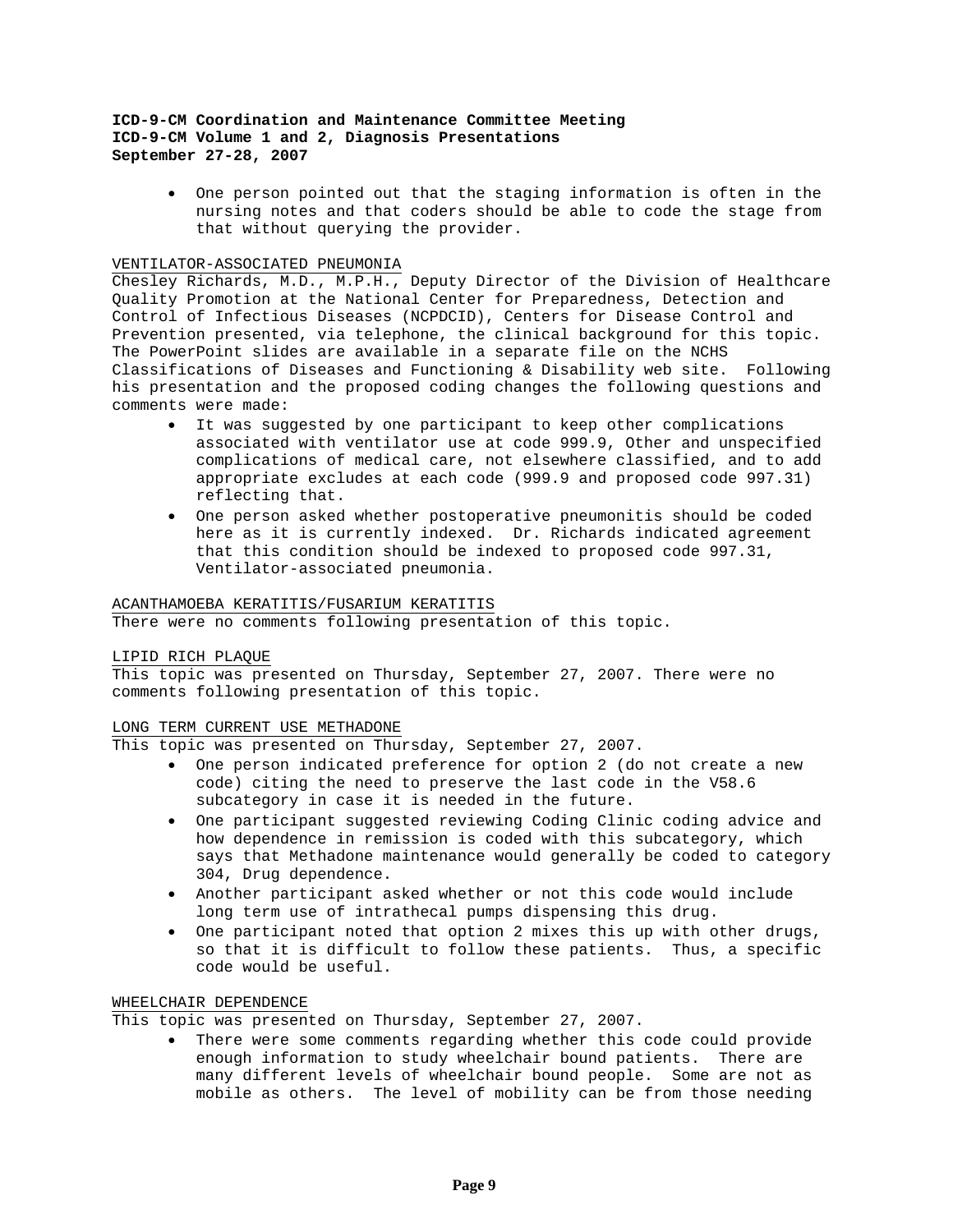> total care, to those who are otherwise normal and able to care for themselves. More will be needed to document this fully.

#### NONTRAUMATIC HEMATOMA/POST-TRAUMATIC SEROMA

This topic was presented on Thursday, September 27, 2007.

- One person asked if this would include patients affected by long term current use of anticoagulants. The answer is yes. It was suggested that in such cases, it would be appropriate to also assign an E code for anticoagulants.
- The question was also raised as to how the terms contusion and bruise would be handled in relation to the proposed new codes.
- One participant asked why a post-traumatic seroma would not be coded to a late effect code.

# ACQUIRED ABSENCE OF CERVIX AND UTERUS

This topic was presented on Thursday, September 27, 2007.

• There was general agreement expressed in favor of the proposed codes.

## PROPHYLACTIC USE OF AGENTS AFFECTING ESTROGEN RECEPTORS AND ESTROGEN LEVELS

- It was noted that the proposal should be considered at a new subcategory V07.5, rather than V07.4, as written, since V07.4 already exists. The proposed new subcategory and codes, and the references to them in the accompanying text, have been updated to correct this in the version posted to the web.
- The question was raised whether cancer codes should also be listed at the use additional code note.

## STAGED BREAST RECONSTRUCTION

Linda Holtzman, MHA, RHIA, of Clarity Coding, presented the background for this topic. The PowerPoint slides are available in a separate file on the NCHS Classifications of Diseases and Functioning & Disability web site. Following this presentation the following questions and comments were made:

- This proposal was well received and several people stated that they appreciated the detail of it.
- One comment suggested moving capsular contraction to proposed category 612, Deformity and disproportion of reconstructed breast.
- One person asked how to apply use of code V43.82, Breast transplant status.
- There were two comments favoring either proposed option 1 or option 2 since they remove the procedure language as well as their simplicity.
- It was suggested by one person to exclude code 778.7, Breast engorgement in newborn, from 611.1, Hypertrophy of breast. This same person suggested to leave the codes in new category 612 gender neutral and with no gender edits.
- It was suggested by a participant that the Society of Breast Reconstruction be contacted for comments on this proposal.

# LEUKEMIA IN RELAPSE

There were no comments following presentation of this topic.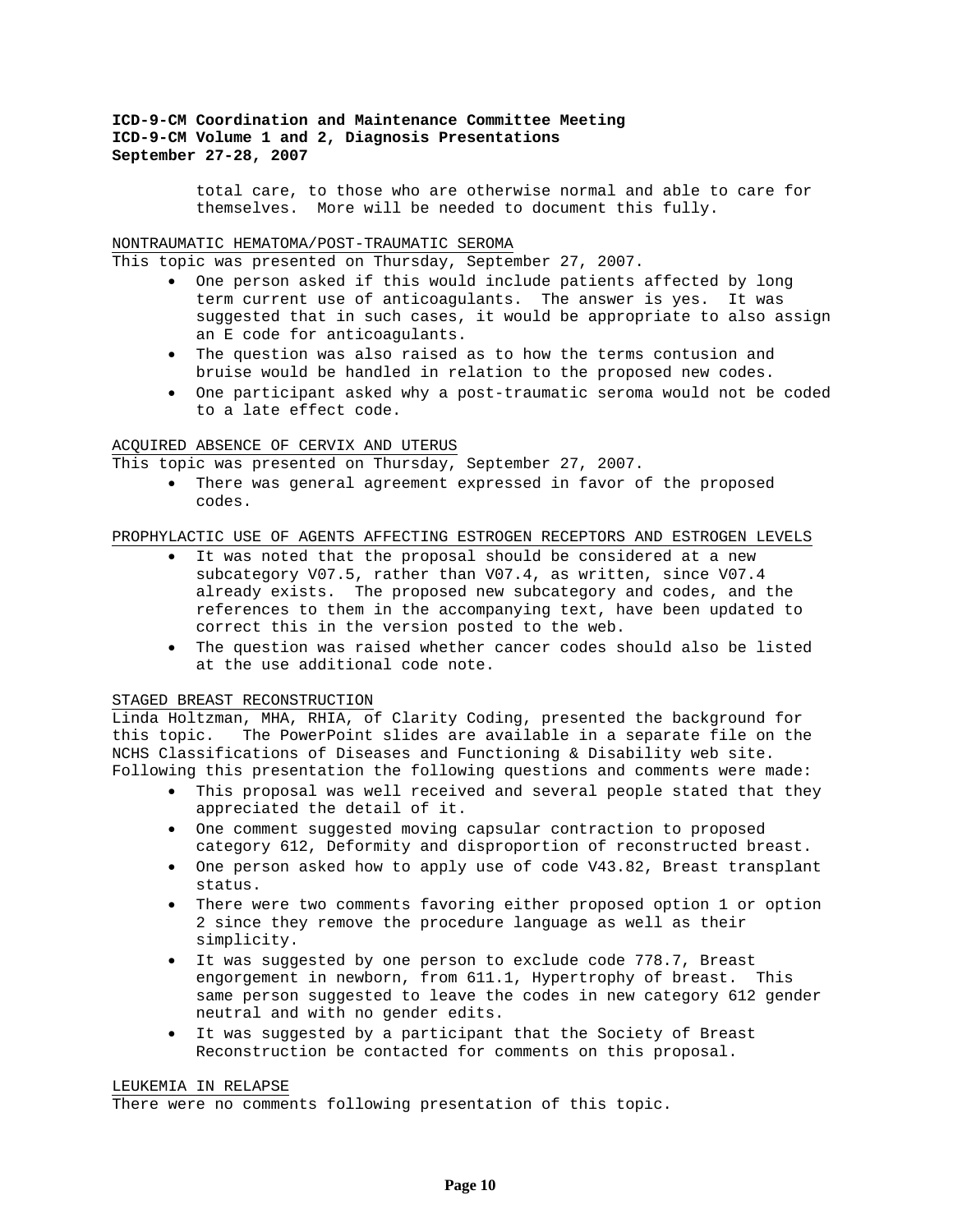#### FEVER PRESENTING WITH CONDITIONS CLASSIFIED ELSEWHERE

- One person suggested that the title of subcategory 780.6, Fever, be changed to other disturbances of temperature and temperature regulation to accommodate patients who may have chills without fever (and also that chills be moved here, from 780.99). Chills can be important, as an individual may not be able to mount an immune response, to have fever. Additionally this person recommended excluding code 778.4, other disturbances of temperature regulation of newborn.
- Non-environmental hypothermia could also be included, possibly as another code.
- One person indicated she was in favor of the proposal.
- It was suggested to keep the coding of fever associated with vaccine separate at category 999, Complications of medical care, not elsewhere classified.
- Postoperative fever could also be included at proposed code 780.62.

ABNORMAL ANAL CYTOLOGIES AND ANAL INTRAEPITHELIAL NEOPLASIA (AIN) There were no comments following presentation of this topic.

# FUNCTIONAL URINARY INCONTINENCE AND FUNCTIONAL QUADRIPLEGIA

This topic was presented on Thursday, September 27, 2007.

- There were general questions regarding the definition of these two conditions.
- Laura Powers, M.D., representing the American Academy of Neurology (AAN), provided clarification that functional incontinence refers to a person who cannot get to the bathroom perhaps due to staff not responding quickly to their call. Functional quadriplegia is not paresis. It is the inability to move due to another condition (severe contractures, arthritis, etc) and functionally you are the same as a paralyzed person.
- One person expressed being in favor of the proposed codes as it was felt they would help assessment of long term nursing care. This person also pointed out that the documentation of this condition would likely be in the nursing notes.
- In general the meeting participants expressed being in favor of this proposal but asked that the guidelines and code first notes be carefully reviewed. For example, at the proposed code 788.91, Functional urinary incontinence, it could be important that excludes notes be clear that it is for urinary incontinence due to a urinary physiologic condition.

VULVAR VESTIBULITIS AND OTHER VULVODYNIA There were no comments following presentation of this topic.

## EXTERNAL CAUSE FOR OVEREXERTION, STRENUOUS AND REPETITIVE MOVEMENTS

Lt. Col Steve Bullock presented an overview of this proposal. Following his presentation the following comments were offered:

• One participant said there were some subjective terms in the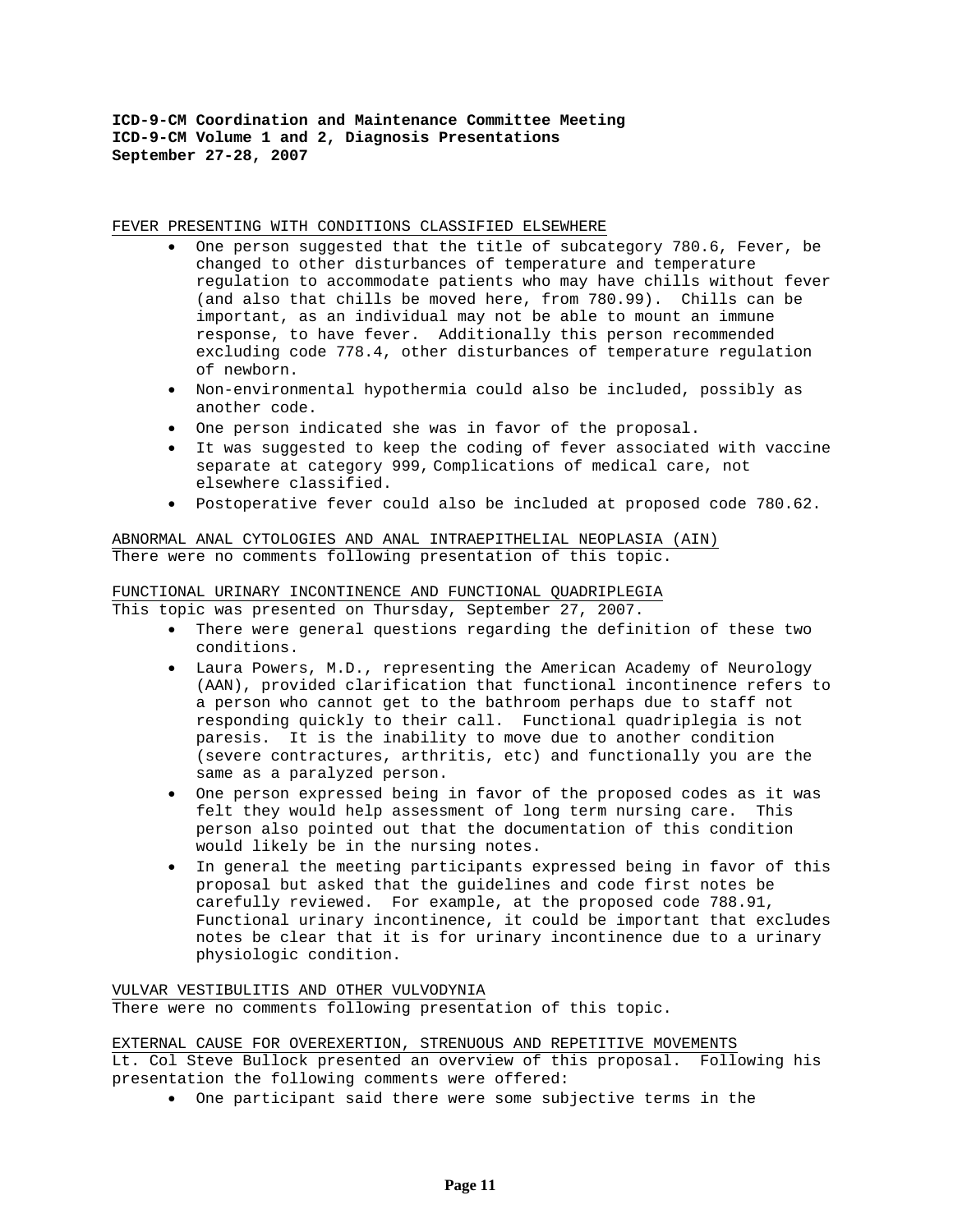proposed new codes. Additionally there are no NEC or NOS codes. This participant also suggested waiting until activity codes are proposed before finalizing these proposed changes.

- One person said the codes could have legal situations associated with them such as overexertion in school sports and the coach does not remove the player.
- These codes could be used with injuries related to various sports, including football and tennis.
- These codes also might be applicable in cases of rhabdomyolysis.
- There was some discussion of the possibility of providing examples of activities that could lead to the specific conditions represented at each of the codes. However, it was noted that many activities can potentially involve injury due either to repetitive effect or to a single event.
- Other participants expressed agreement with the proposal to expand E927, Overexertion and strenuous movements.

## PERSONAL HISTORY OF ANTINEOPLASTIC CHEMOTHERAPY AND MONOCLONAL DRUG THERAPY

- Laura Powers, M.D., representing the American Academy of Neurology (AAN), suggested leaving out the term "antineoplastic" since some of these drugs are used for treatment of neurological disorders. There are some monoclonal antibody drugs that are currently approved only for treatment of neurological disorders.
- Other participants suggested having a code for antineoplastic chemotherapy but also a code for other chemotherapy.

# CONTACT WITH AND EXPOSURE TO MOLD

This topic was presented on Thursday, September 27, 2007. It is posted on the NCHS Classifications of Diseases and Functioning & Disability web site as a separate document ([http://www.cdc.gov/nchs/data/icd9/topic\\_Mold\\_Sep07.pdf\)](http://www.cdc.gov/nchs/data/icd9/topic_Mold_Sep07.pdf).

- One person expressed support for this proposal since this would help address environmental health concerns for children, sick building syndromes, and allergies to mold in individuals. He felt the pediatric population data would be helped with this code.
- There was one comment made that was not in favor of the new code. He said that since there are mold spores everywhere, it will be difficult to determine when it is significant to code.
- Another participant expressed support of the code as clinically significant and indicated that coders will use their judgment of when to code this based on physician's documentation.

### SUSPECTED FETAL CONDITIONS NOT FOUND AND ANTENATAL SCREENING

- Jeffrey Linzer, M.D., representing the American Academy of Pediatrics (AAP), expressed disagreement with the proposed new category V89, Suspected fetal conditions not found, and suggested using subcategory V28.3, Screening for malformation using ultrasonics.
- Pam Kostanza speaking on behalf of the Society for Maternal and Fetal Medicine expressed the need for these codes to show the reason for visit for a test when the condition is then not found. She cited the example of "rule out ectopic pregnancy", the test is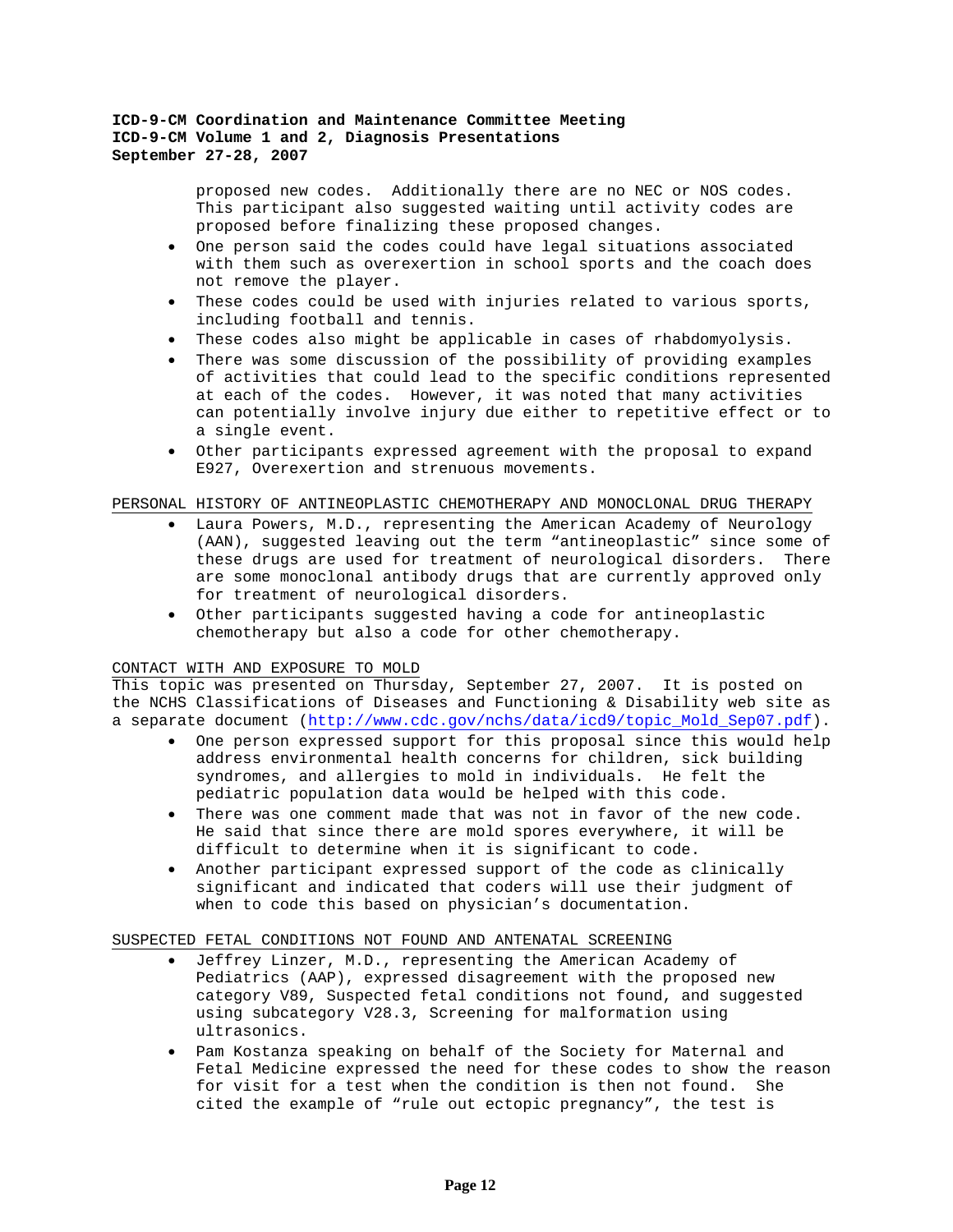performed and no ectopic pregnancy is found. She said it would be useful to know what the suspected condition was that brought the patient in for the test.

• One person expressed disagreement with the need for the proposed codes citing that, in their opinion, OP coding guidelines already instruct coders to code the symptom when a diagnosis has not been established (from the test).

### CERVICAL SHORTENING

There were no comments following presentation of this topic.

#### SECONDARY DIABETES MELLITUS

- One person suggested reviewing the includes note for endocrinopathy as to whether this belongs in proposed category 249 or existing category 250.
- Many expressed that this proposal was "cleaner" and easier to follow than previous proposals.
- The audience was asked to comment on the potential inclusion of  $5<sup>th</sup>$ digits for controlled and uncontrolled.
- One person stated that the documentation will not improve and questions will still be raised on how to code things such as: "not well controlled" and "poorly controlled".
- The Endocrine Society will be contacted regarding these comments.

### NEWBORN POST-DISCHARGE HEALTH CHECK

- Jeffrey Linzer, M.D., representing the American Academy of Pediatrics (AAP), said that these visits are different than routine health screening. There are additional things to check for on an infant that is between 0-4 days old such as jaundice, and dehydration. After the initial 96 hours of life the concern is more with feeding and growth. Then after 30 days of life the visits are mainly for immunizations.
- One person suggested to include "weight check" as this is often seen in charts of these infants.

#### ANDROGEN INSENSITIVITY SYNDROMES

NCHS asked if there was general agreement and the audience responded as being in favor of the proposed codes.

#### HUNGRY BONE SYNDROME

This topic was presented on Thursday, September 27, 2007. NCHS asked if there was general agreement and the audience responded as being in favor of the proposed code.

# ISOLATED SYSTOLIC HYPERTENSION AND ISOLATED DIASTOLIC HYPERTENSION This topic was presented on Thursday, September 27, 2007.

- One person asked whether hypertension, NOS would still be coded to 401.9 and the answer is yes.
- A participant cited that current physician documentation does not match what is in this proposal and said the codes should not be created if this is not what physicians are currently putting in the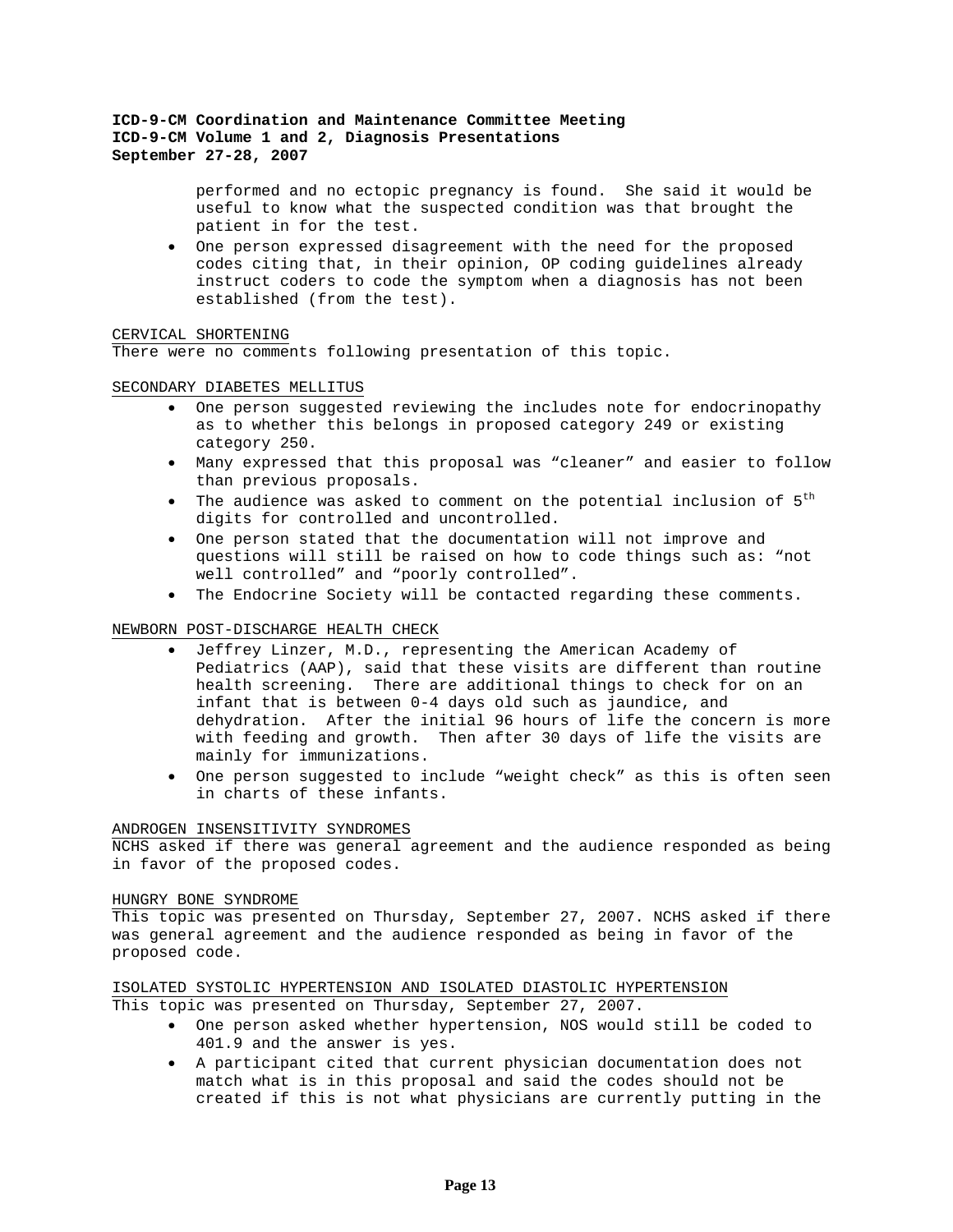charts.

- A question was raised as to whether "isolated" referred to isolated from other readings. It was noted that "isolated" refers to the fact that only either the systolic or the diastolic blood pressure was abnormal.
- Another participant asked how the proposed code 401.4, Mixed systolic/diastolic essential hypertension is different from 401.1, Benign essential hypertension. The response given was that patients with code 401.1 may not have mixed essential hypertension, although there could be overlap.
- One participant cited that this information could be collected using CPT "F" codes, however this would only apply to outpatient coding.
- Two participants expressed that it would be better to collect "controlled" and "uncontrolled" hypertension rather than what is proposed here.
- It was suggested to get input from other medical groups since this requestor is specifically representative of a hypertension organization.
- A comparison was given to the changes that were made for heart failure, and congestive heart failure, with concern related to the documentation of the condition.
- One participant made a recommendation to hold off of the proposed changes, due to concern about lack of documentation, and concern that coders might try to assign the proposed codes based on blood pressures reported on the chart.

### ADDENDA

The following comments were made regarding proposed addenda changes:

- One person expressed being in favor or the changes at 337.2x, Reflex sympathetic dystrophy, as this adequately represents complex regional pain syndrome.
- Dr. Powers suggested holding off on changing any indexing to cognitive deficit. The AAN is currently working on a proposal related to this topic, and related to traumatic brain injury.
- There was a comment regarding the proposed addition of "end of life" in the index. It was suggested to also consider "premature" vs. "routine" end of life of some of the devices listed.
- The term "worn out" could also be used. There was also a question of why defibrillators and neurostimulators were not included.
- It was noted that the entry "Twiddler's" should read "Twiddler's syndrome."
- It was suggested that the entries for "Vaccination / delayed" and "Delay… / vaccination" should default to the V64.00 for unspecified, and that appropriate entries should be given for each of the codes V64.00-V64.7, as well as V64.09.

### ICD-10-CM UPDATE

• Donna Pickett announced that updated ICD-10-CM files have been posted to the NCHS Classifications of Diseases and Functioning & Disability website. The new files include the Tabular, Index, Table of Drugs and Chemicals and the new General Equivalence Mapping (GEM)